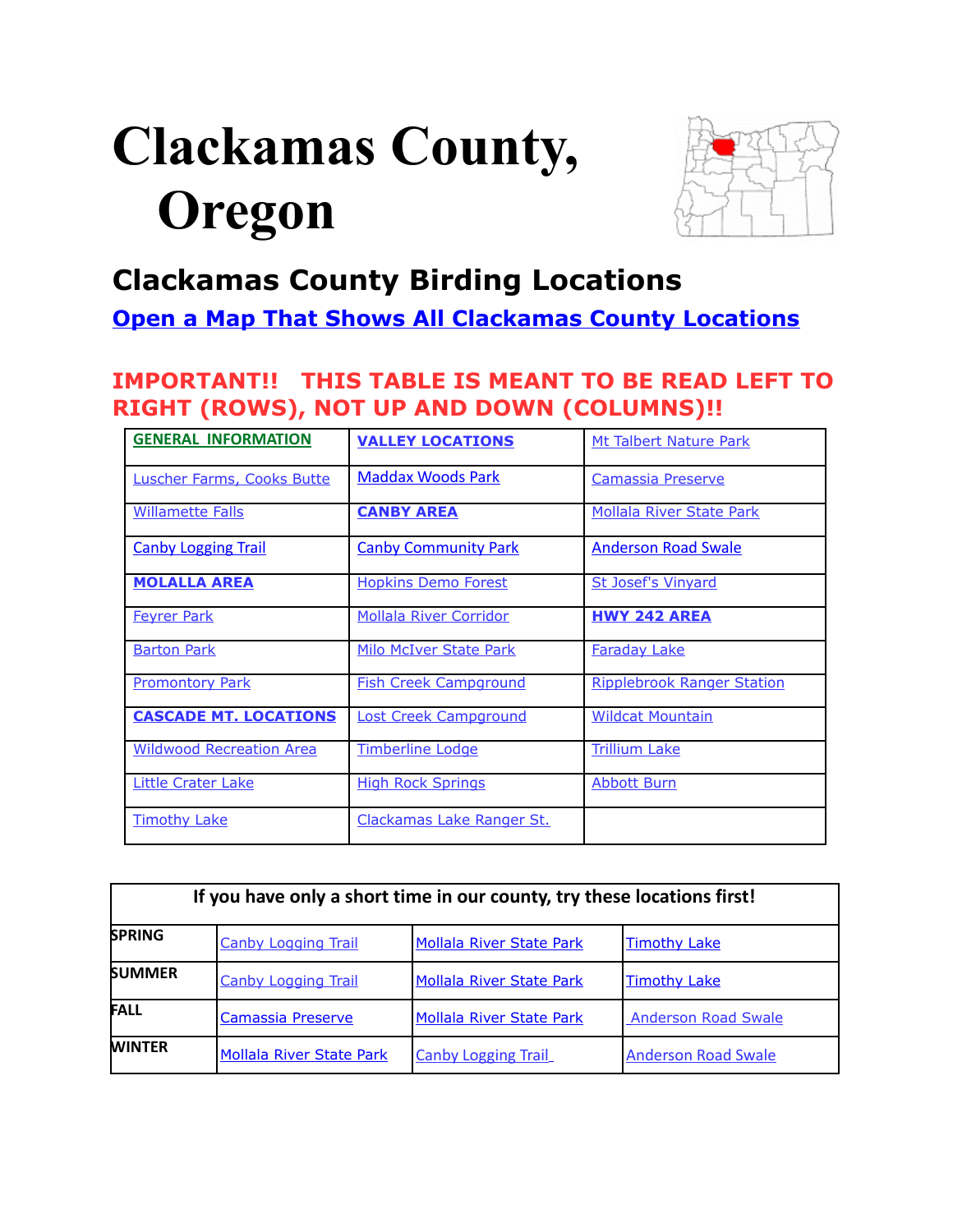<span id="page-1-0"></span>**Authors/Editors**: John Notis, Chuck Gates, Linda Smith, Lou Fredd **County Seat**: Oregon City **County Size**: 1879 square miles **High Elevation** : Mt. Hood (11,239 ft.) **Rarities** : Little Blue Heron, Cassin's Kingbird, Eastern Towhee, Costa's Hummingbird, Brown Thrasher, Black-throated Blue Warbler **Top County Lister** : Tim Janzen (248) Year List Record : Tim Janzen (209) **County Contact Person**: Email [Tim Janzen](mailto:tjanzen@comcast.net) **[return to the top](#page-0-0)**

Introduction: From the peak of the Cascades on its eastern border, to the Willamette River on the west, Clackamas County offers a range of habitats from alpine to oak savannah, although much of the county's nearly 1900 square miles is blanketed by the damp forests of the western Cascade Mountains and foothills. Hotspots that will draw non-local birders are large alpine lakes, good for summer breeders such as Bufflehead and Barrow's Goldeneye and migrants such as Solitary Sandpiper. Be sure to check streams for reliable American Dipper and (more difficult) Harlequin Duck. Rufous Hummingbirds enliven fireweed-choked summer clear-cuts, while Olive-sided Flycatchers and a surprising variety of woodpecker and sapsucker species call from the snags above. Clackamas County also gets the western half of Mt. Hood, which offers one of the more accessible opportunities to look for breeding Gray-crowned Rosy-finch.

#### **[return to the top](#page-0-0)**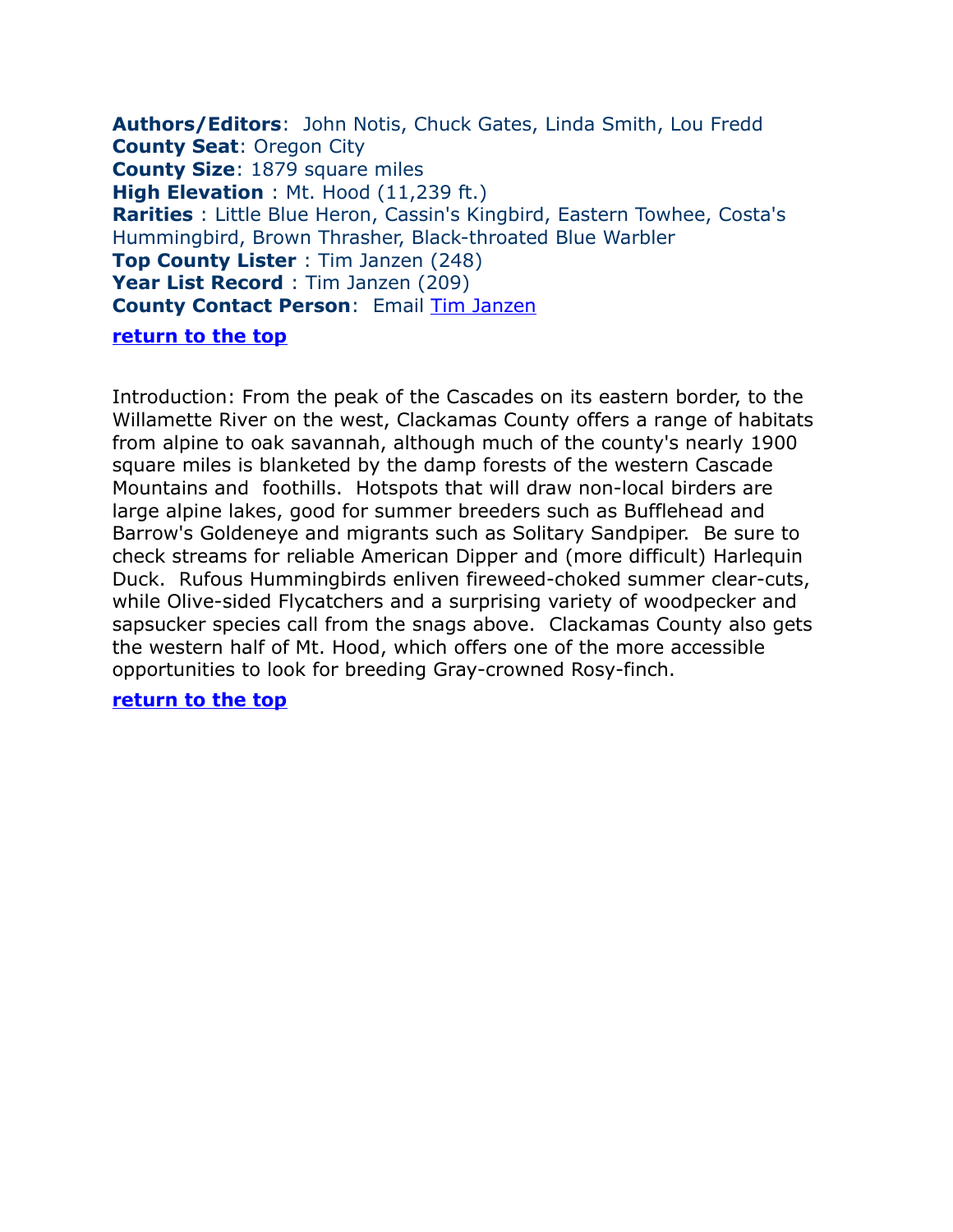# <span id="page-2-3"></span>**VALLEY LOCATIONS**

# <span id="page-2-2"></span>**Mount Talbert Nature Park [return to the top](#page-0-0)**

DeLorme (copyright 2001) Pg 60 A-4 DeLorme (copyright 2008) Pg 29 B-6 **geographic coordinates** 45°25'13.3"N 122°33'09.8"W

[\(45.420373, -122.552726\)](https://www.google.com/maps/place/45%C2%B025)

[View A Google Map](http://maps.google.com/maps/ms?hl=en&ie=UTF8&msa=0&msid=108036481085398338899.00046dc4cf4395371a64a&ll=45.388806,-122.557983&spn=0.660644,1.399384&z=10)

[eBird Hotspot Checklist for Mt Talbert Nature Park](http://ebird.org/ebird/hotspot/L668557)

**Location, Habitat, and Birds:** Go to the [Oregon Birding Trails](http://www.oregonbirdingtrails.org/) Website. Choose the Willamette Valley Birding Trail. Click on the Trail Guide and choose the Heritage Loop Guide. Section H-12.

# <span id="page-2-1"></span>**Luscher Farms, Cooks Butte & Stevens Meadows [return to the top](#page-0-0)**

DeLorme (copyright 2001) Pg 60 B-8

Luscher Farms **geographic coordinates** 45°23'44.2"N 122°41'19.1"W

[\(45.395625, -122.688641\)](https://www.google.com/maps/place/45%C2%B023)

Cooks Butte **geographic coordinates** 45°23'37.5"N 122°42'01.3"W [\(45.39374, -122.70037\)](https://www.google.com/maps/place/45%C2%B023)

Stevens Meadows **geo. coordinates** 45°23'30.8"N 122°41'37.6"W [\(45.391898, -122.693773\)](https://www.google.com/maps/place/45%C2%B023)

[View A Google Map](http://maps.google.com/maps/ms?hl=en&ie=UTF8&msa=0&msid=108036481085398338899.00046dc4cf4395371a64a&ll=45.383984,-122.001801&spn=0.758124,2.110748&z=9)

[eBird Hotspot Checklist for Luscher Farms](http://ebird.org/ebird/hotspot/L1125036)

**Location, Habitat, and Birds:** Go to the [Oregon Birding Trails](http://www.oregonbirdingtrails.org/) Website. Choose the Willamette Valley Birding Trail. Click on the Trail Guide and choose the Heritage Loop Guide. Section H-3.

# <span id="page-2-0"></span>**Maddax Woods Park [return to the top](#page-0-0)**

DeLorme (copyright 2001) Pg 60 B-4 DeLorme (copyright 2008) Pg 28 B-5 **geographic coordinates** 45°22'11.7"N 122°36'48.1"W

[\(45.369925, -122.613372\)](https://www.google.com/maps/place/45%C2%B022)

[View A Google Map](http://maps.google.com/maps/ms?hl=en&ie=UTF8&msa=0&msid=108036481085398338899.00046dc4cf4395371a64a&ll=45.383984,-122.001801&spn=0.758124,2.110748&z=9)

**Location, Habitat, and Birds:** Go to the [Oregon Birding Trails](http://www.oregonbirdingtrails.org/) Website. Choose the Willamette Valley Birding Trail. Click on the Trail Guide and choose the Heritage Loop Guide. Section H-2.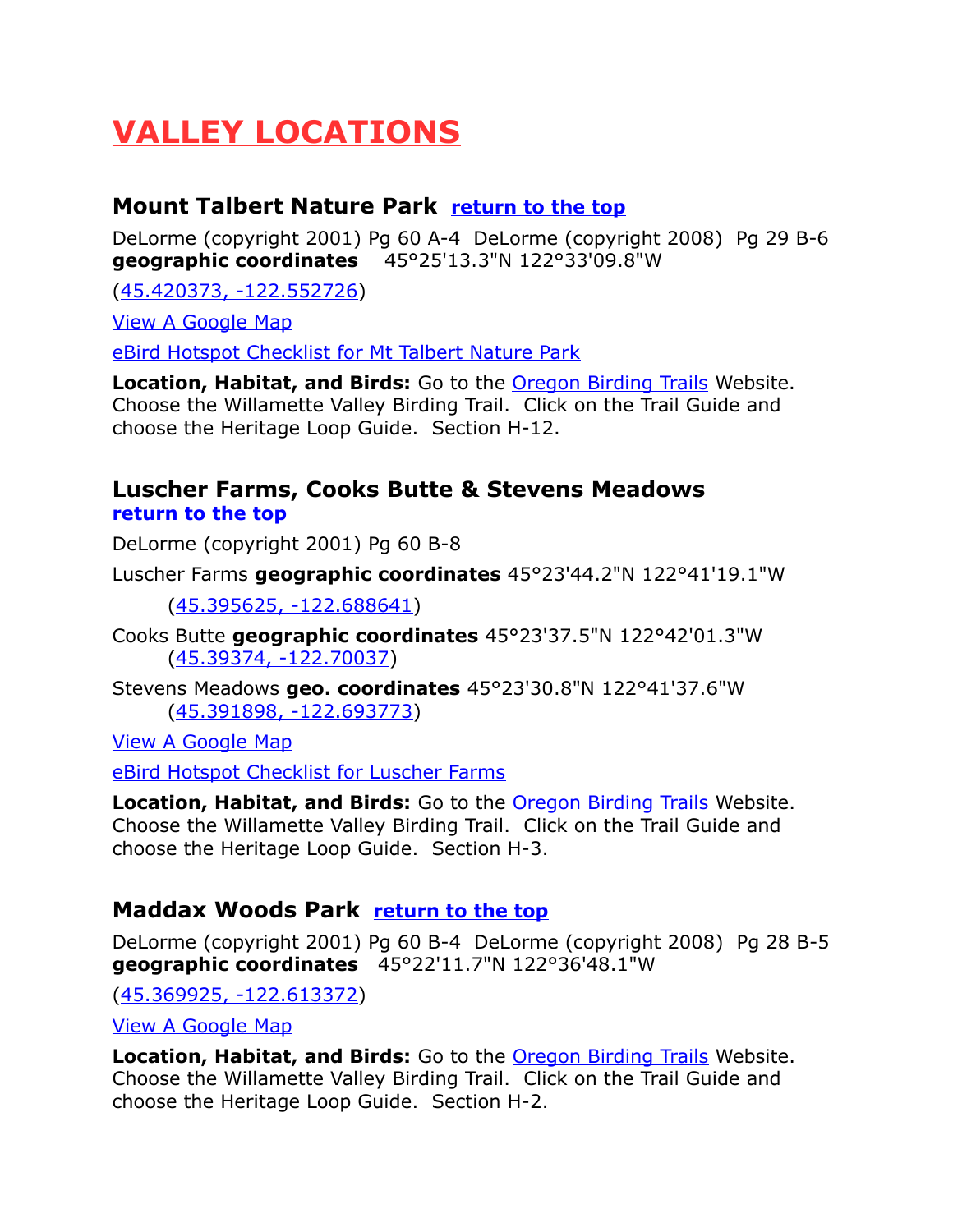# <span id="page-3-0"></span>**Camassia Preserve [return to the top](#page-0-0)**

DeLorme (copyright 2001) Pg 60 B-4 DeLorme (copyright 2008) Pg 28 B-5 **geographic coordinates** 45°21'33.2"N 122°37'05.6"W

[\(45.359213, -122.618230\)](https://www.google.com/maps/place/45%C2%B021)

[View A Google Map](http://maps.google.com/maps/ms?hl=en&ie=UTF8&msa=0&msid=108036481085398338899.00046dc4cf4395371a64a&ll=45.383984,-122.001801&spn=0.758124,2.110748&z=9)

[eBird Hotspot Checklist for Camassia Preserve](http://ebird.org/ebird/hotspot/L777770)

[Nature Conservancy Website](http://www.nature.org/wherewework/northamerica/states/oregon/preserves/art6795.html)

[Camassia Brochure](http://www.fws.gov/oregonfwo/ToolsForLandowners/UrbanConservation/Greenspaces/Documents/Projects/2003/6505.0301CamassiaNaturalAreaRestoration/Appendix%206.0%20Camassia%20Brochure.pdf)

**Location, Habitat, and Birds:** Go to the [Oregon Birding Trails](http://www.oregonbirdingtrails.org/) Website. Choose the Willamette Valley Birding Trail. Click on the Trail Guide and choose the Heritage Loop Guide. Section H-1.

# <span id="page-3-1"></span>**Willamette Falls [return to the top](#page-0-0)**

DeLorme (copyright 2001) Pg 60 B-4 DeLorme (copyright 2008) Pg 28 B-5 **geographic coordinates** (**Hwy 99E**) 45°21'07.3"N 122°36'50.9"W [\(45.352023, -122.614132](https://www.google.com/maps/place/45%C2%B021) )

(**I-205 Northbound**) 45°21'06.4"N 122°37'34.7"W

[\(45.351772, -122.626308\)](https://www.google.com/maps/place/45%C2%B021)

[View A Google Map](http://maps.google.com/maps/ms?hl=en&ie=UTF8&msa=0&ll=45.348737,-122.605577&spn=0.023374,0.066047&z=15&msid=108036481085398338899.00047c3073cc5c2ec9f25)

[eBird Hotspot Checklist for Willamette Falls](http://ebird.org/ebird/hotspot/L2504869) (more ebird data needed for this location)

 **Location, Habitat, and Birds:** The falls are a partial barrier and hazard to fish migration (both directions) and consequently attracts piscivorous birds throughout the year. Aerial insectivores concentrate to forage over the turbulent water below the falls in season. Migrating Purple Martins and Black Swifts have been seen here. Sea lions are a possibility. The overlook is between downtown Oregon City and the Canemah District right off 99E (.6 miles south of the Hwy 43 bridge). From either direction on I-205, take Exit 9 ("Downtown Oregon City"), turn left onto Hwy 99E for 1.1 miles, look for the entrance to the overlook parking area on the right about a block short of the 2nd St traffic lights on the crest of the hill. Very safe parking and hard standing for scope (advisable), a waist high rock parapet guards against thoughtless approach to the vertical cliff on the other side. Panoramic view of the entire falls. Nice sign with historical information. Access is limited to southbound traffic, but it is an easy stop to make in that direction if one is going from West Linn's Camassia Natural Area to Molalla River State Park. Another viewpoint can be accessed from I-205 southbound. There is a pulloff and parking area about 7 miles from I-5. This site suggested by Lou Fredd and he's keeping a species list from this site. Species on that list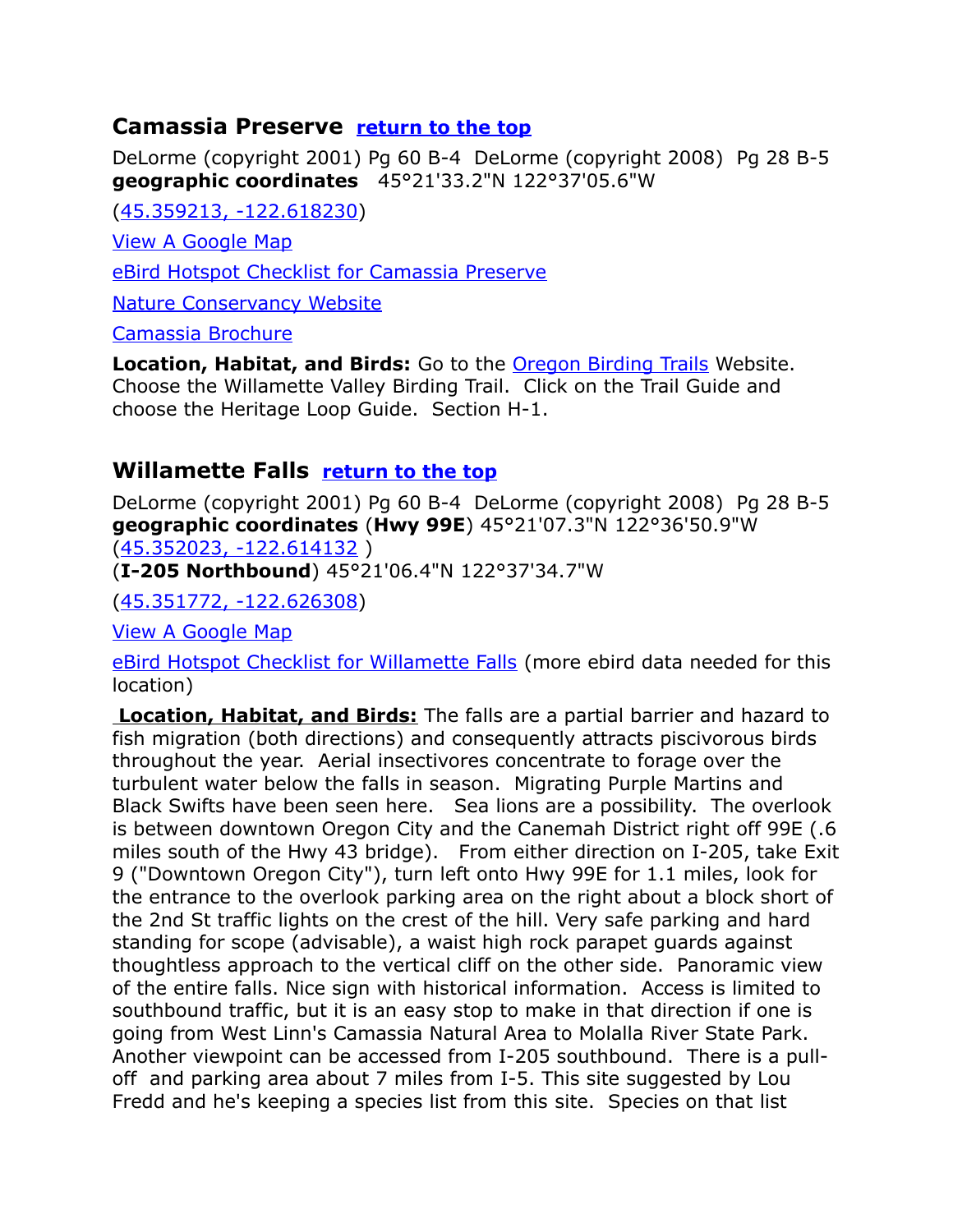include (Waterfowl: Snow Goose S Canada Goose C Mallard FC Bufflehead S), (Grebes thru Herons: Pied-billed Grebe F Great Blue Heron C Green Heron C), (Diurnal Raptors: Turkey Vulture C Osprey C Northern Harrier S Red-tailed Hawk FC Peregrine Falcon S Bald Eagle S), (Shorebirds: Killdeer F Spotted Sandpiper FC), (Gulls: Mew Gull S Ring-billed Gull F Western Gull FC "Olympic Gulls" C California Gull C Herring Gull C HEXGWGU ? Thayer's Gull FC Glaucous-winged Gull C), (Pigeons thru Swallows: Rock Pigeon C Black Swift S Vaux's Swift C Anna's Hummingbird S Belted Kingfisher F Western Scrub-Jay S American Crow C Purple Martin S Violetgreen Swallow C Cliff Swallow C Barn Swallow C), (Remainder: American Robin S European Starling FC Song Sparrow S Dark-eyed Junco S Brewer's Blackbird S Brown-headed Cowbird S House Finch F American Goldfinch S Lesser Goldfinch S House Sparrow F). **Abundance code is: C = most occasions FC = expected F = seen on a few occasions S= Seen on single occasion Seasonal considerations apply**.

# <span id="page-4-2"></span>**CANBY AREA**

# <span id="page-4-1"></span>**Molalla River State Park [return to the top](#page-0-0)**

DeLorme (copyright 2001) Pg 60 B-3 DeLorme (copyright 2008) Pg 28 C-4 **geographic coordinates** 45°17'43.3"N 122°42'05.6"W

[\(45.295358, -122.701567\)](https://www.google.com/maps/place/45%C2%B017)

[View A Google Map](http://maps.google.com/maps/ms?hl=en&ie=UTF8&msa=0&msid=108036481085398338899.00046dc4cf4395371a64a&ll=45.383984,-122.001801&spn=0.758124,2.110748&z=9)

[eBird Hotspot Checklist for Molalla River State Park](http://ebird.org/ebird/hotspot/L660337)

[State Park Website](http://www.oregonstateparks.org/park_111.php)

**Location, Habitat, and Birds:** Go to the [Oregon Birding Trails](http://www.oregonbirdingtrails.org/) Website. Choose the Willamette Valley Birding Trail. Click on the Trail Guide and choose the Heritage Loop Guide. Section H-4

# <span id="page-4-0"></span>**Canby Logging Trail [return to the top](#page-0-0)**

DeLorme (copyright 2001) Pg 60 B-3 DeLorme (copyright 2008) Pg 28 C-4 **geographic coordinates** 45°16'44.9"N 122°40'43.4"W

[\(45.295358, -122.701567\)](https://www.google.com/maps/place/45%C2%B016)

[View A Google Map](http://maps.google.com/maps/ms?hl=en&ie=UTF8&msa=0&msid=108036481085398338899.00046dc4cf4395371a64a&ll=45.383984,-122.001801&spn=0.758124,2.110748&z=9)

[eBird Hotspot Checklist for Canby Logging Trail](http://ebird.org/ebird/hotspot/L2070791?yr=all&m=&rank=mrec)

**Location, Habitat, and Birds:** There are several access points to the trail, however for those out of town, the easiest place to access the trail is Eco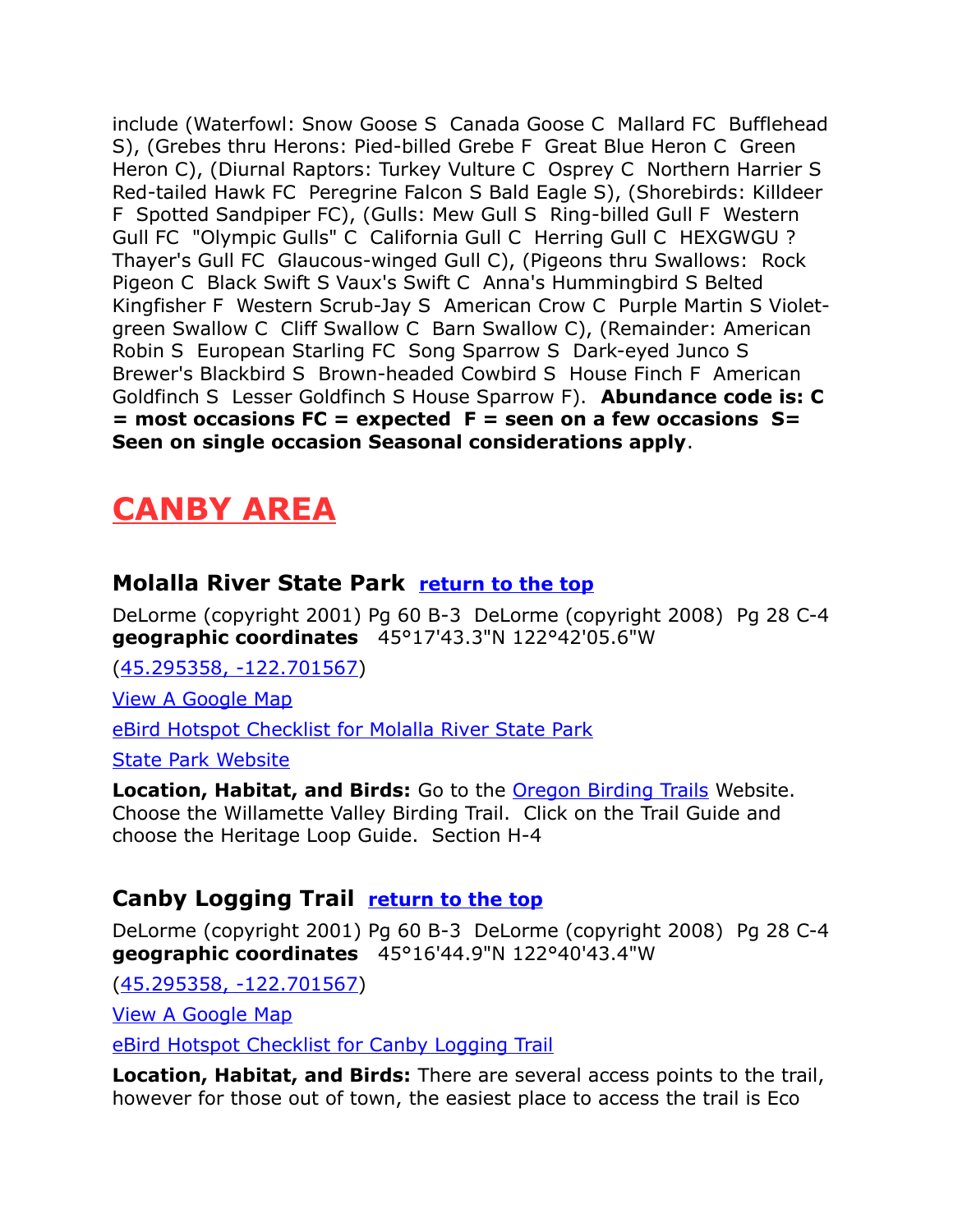Park at 1314 NE Territorial Road in North Canby. Enter Canby from the NE on Hwy 99E. Turn right (north) on N. Redwood Street. Travel 0.7 miles to NE Territorial Road. Turn left (west) on Territorial and the parking area is 0.1 miles on your right. Park here and take the trail north. There are several trails into the woods here and you are free to explore. The trail goes north for 3.5 miles and you will have to walk about 0.8 miles to reach the river but it's worth the walk to access the riparian strip. The bird life here varies with the seasons but it can be productive in all seasons. It's particularly good for migrant passerines in the spring and fall. See the eBird checklist for a list of species.

# <span id="page-5-1"></span>**Canby Community Park [return to the top](#page-0-0)**

DeLorme (copyright 2001) Pg 60 B-3 DeLorme (copyright 2008) Pg 28 C-4 **geographic coordinates** 45°15'03.3"N 122°42'14.6"W

[\(45.250916,-122.704054\)](https://www.google.com/maps/place/45%C2%B015)

[View A Google Map](http://maps.google.com/maps/ms?hl=en&ie=UTF8&msa=0&msid=108036481085398338899.00046dc4cf4395371a64a&ll=45.383984,-122.001801&spn=0.758124,2.110748&z=9)

[eBird Hotspot Checklist for Camby Community Park](http://ebird.org/ebird/hotspot/L2150069?yr=all&m=&rank=mrec)

**Location, Habitat, and Birds:** Take Hwy 99E through Canby to the west end. Just before the Mollala River Bridge, turn south on SW Berg Parkway  $(13<sup>th</sup>$  St.). Go 0.1 miles and turn right into the park. Park the car and bird the woods and the water areas. There are substantial wetlands surrounding this park so many birds are drawn to this location. See the eBird checklist for a bird list. Including this with the other Canby locations will likely give you a good sampling of local bird life in any season.

# <span id="page-5-0"></span>**Anderson Road Swale [return to the top](#page-0-0)**

DeLorme (copyright 2001) Pg 60 B-3 DeLorme (copyright 2008) Pg 28 C-4 **geographic coordinates** 45°14'26.1"N 122°44'46.1"W

[\(45.24057, -122.74615\)](https://www.google.com/maps/place/45%C2%B014)

[View A Google Map](http://maps.google.com/maps/ms?hl=en&ie=UTF8&msa=0&msid=108036481085398338899.00046dc4cf4395371a64a&ll=45.383984,-122.001801&spn=0.758124,2.110748&z=9)

[eBird Hotspot Checklist for Anderson Road Swale](http://ebird.org/ebird/hotspot/L2150022?yr=all&m=&rank=mrec)

**Location, Habitat, and Birds:** Travel southwest out of Canby on Hwy99E for 2.5 miles to S. Anderson Road. Turn right (north) and begin birding. This road will wind through riparian strip and open farmland to give you a varied birding experience. You will end up heading back into Canby. This area has generated the third highest species list on eBird for the county so you should be sure to check it out. See the checklist for possible species.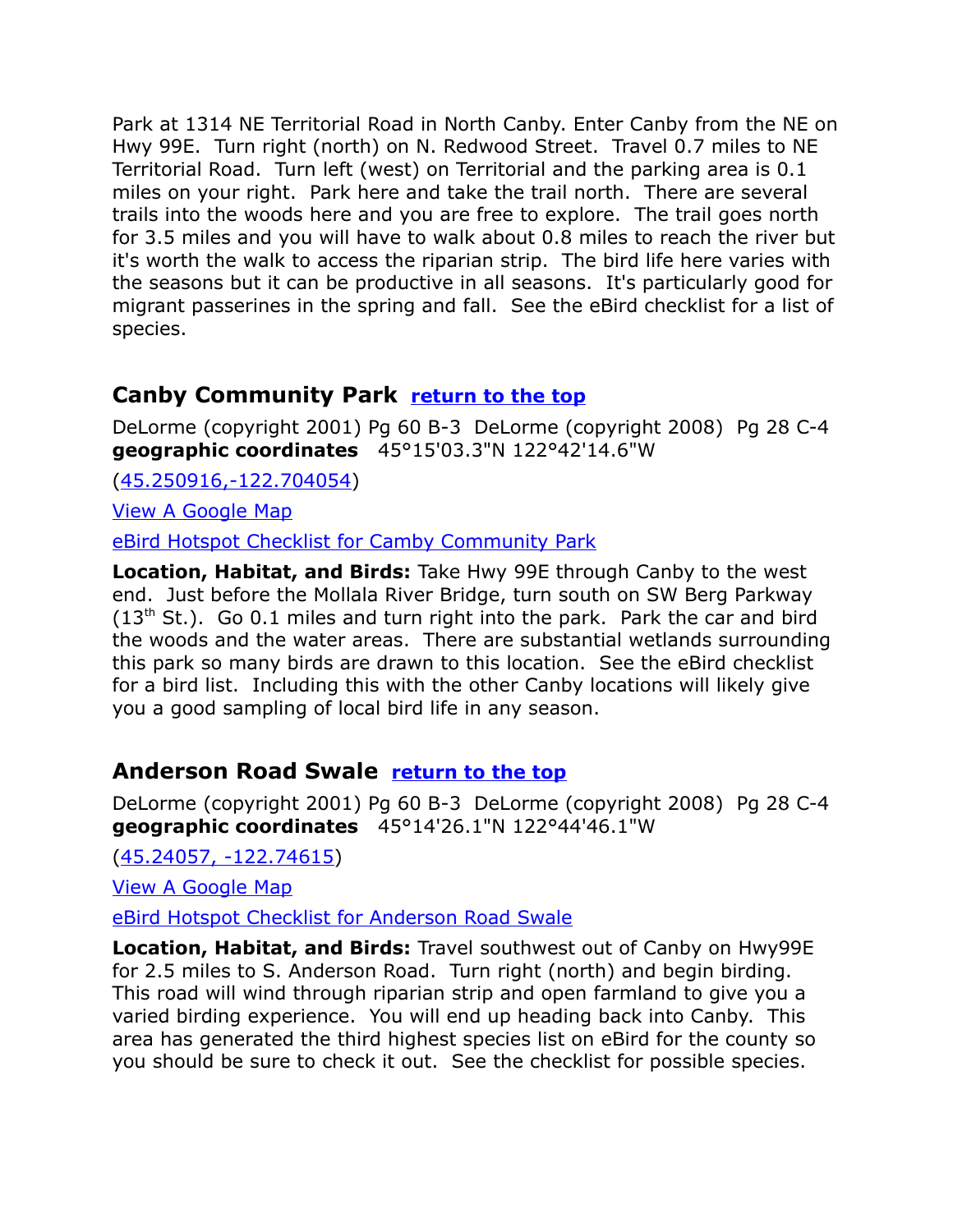# <span id="page-6-4"></span>**MOLALLA AREA**

# <span id="page-6-3"></span>**Hopkins Demonstration Forest [return to the top](#page-0-0)**

DeLorme (copyright 2001) Pg 60 C-4 DeLorme (copyright 2008) Pg 29 D-6 **geographic coordinates** 45°14'58.4"N 122°31'21.9"W

[\(45.249545, -122.522756\)](https://www.google.com/maps/place/45%C2%B014)

[View A Google Map](http://maps.google.com/maps/ms?hl=en&ie=UTF8&msa=0&msid=108036481085398338899.00046dc4cf4395371a64a&ll=45.383984,-122.001801&spn=0.758124,2.110748&z=9)

[Hopkins Demonstration Forest Website](http://www.forestsforever-or.org/sitemap.htm)

**Location, Habitat, and Birds:** Go to the [Oregon Birding Trails](http://www.oregonbirdingtrails.org/) Website. Choose the Willamette Valley Birding Trail. Click on the Trail Guide and choose the Heritage Loop Guide. Section H-9.

# <span id="page-6-2"></span>**St. Josef's Vineyard and Winery [return to the top](#page-0-0)**

DeLorme (copyright 2001) Pg 60 C-2 DeLorme (copyright 2008) Pg 28 D-4 **geographic coordinates** 45°11'25.0"N 122°43'20.8"W

[\(45.190273, -122.722445\)](https://www.google.com/maps/place/45%C2%B011)

[View A Google Map](http://maps.google.com/maps/ms?hl=en&ie=UTF8&msa=0&msid=108036481085398338899.00046dc66b79c2e16f85e&ll=45.176713,-122.721405&spn=0.318008,0.699692&z=11)

[St. Josef's Website](http://www.stjosefswinery.com/index.html)

**Location, Habitat, and Birds:** Go to the [Oregon Birding Trails](http://www.oregonbirdingtrails.org/) Website. Choose the Willamette Valley Birding Trail. Click on the Trail Guide and choose the Heritage Loop Guide. Section H-6.

# <span id="page-6-1"></span>**Feyrer Park [return to the top](#page-0-0)**

DeLorme (copyright 2001) Pg 60 C-4 DeLorme (copyright 2008) Pg 29 E-6 **geographic coordinates** 45°08'18.7"N 122°32'05.8"W

[\(45.138539, -122.534944\)](https://www.google.com/maps/place/45%C2%B008)

[View A Google Map](http://maps.google.com/maps/ms?hl=en&ie=UTF8&msa=0&msid=108036481085398338899.00046dc676043ffcecfe2&ll=45.136403,-122.537899&spn=0.079558,0.174923&z=13)

**Location, Habitat, and Birds:** Go to the [Oregon Birding Trails W](http://www.oregonbirdingtrails.org/)ebsite. Choose the Willamette Valley Birding Trail. Click on the Trail Guide and choose the Heritage Loop Guide. Section H-7.

[Park Website](http://www.clackamas.us/parks/feyrer.html)

# <span id="page-6-0"></span>**Molalla River Corridor [return to the top](#page-0-0)**

DeLorme (copyright 2001) Pg 60 C-4 DeLorme (copyright 2008) Pg 29 E-6 **geographic coordinates** 45°08'17.6"N 122°31'58.4"W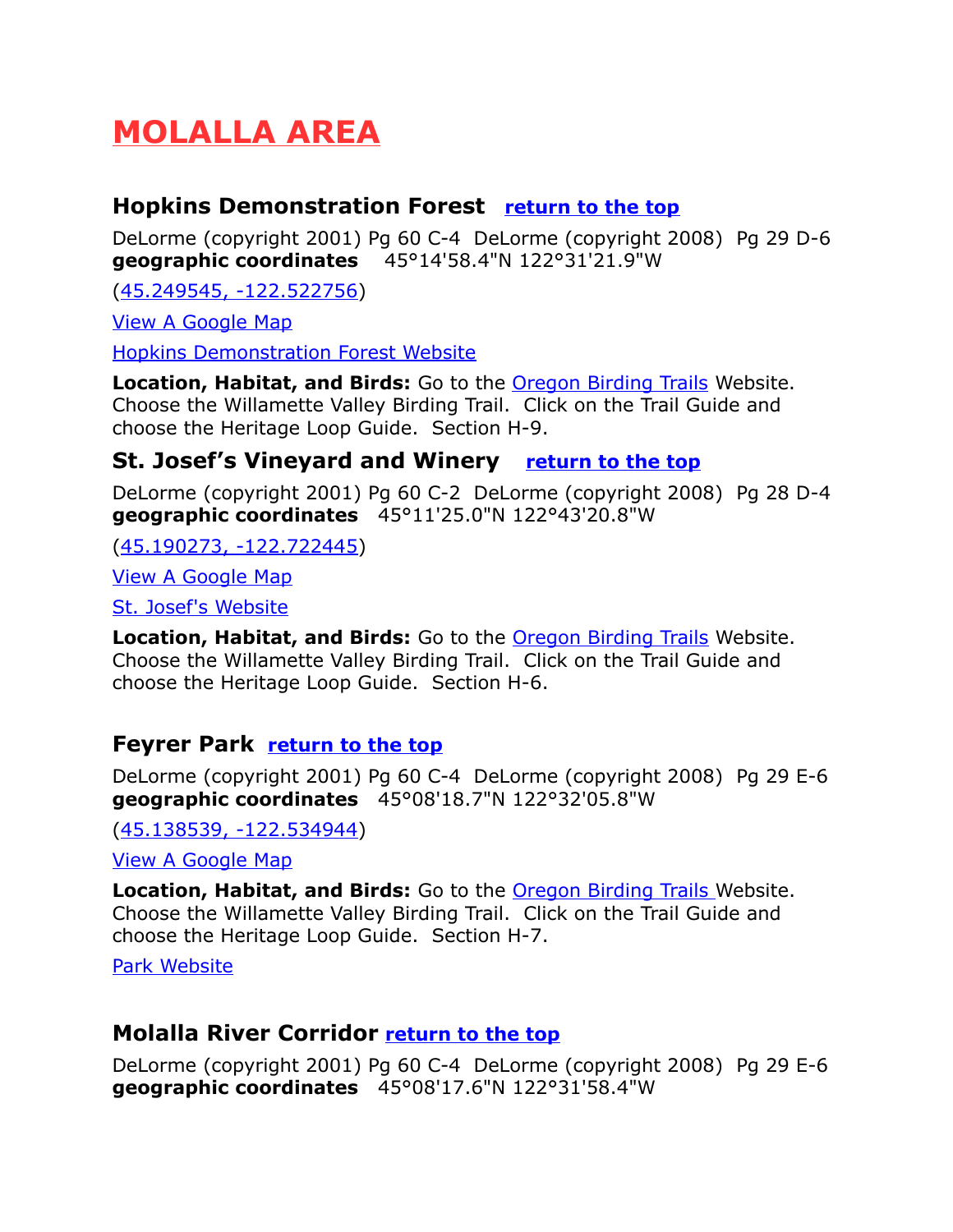#### [\(45.138229, -122.532894\)](https://www.google.com/maps/place/45%C2%B008)

#### [View A Google Map](http://maps.google.com/maps/ms?hl=en&ie=UTF8&msa=0&msid=108036481085398338899.00046dc676043ffcecfe2&ll=45.136403,-122.537899&spn=0.079558,0.174923&z=13)

**Location, Habitat, and Birds:** Go to the [Oregon Birding Trails](http://www.oregonbirdingtrails.org/) Website. Choose the Willamette Valley Birding Trail. Click on the Trail Guide and choose the Heritage Loop Guide. Section H-8. Better access directions can be found at this [BLM Site.](http://www.blm.gov/or/resources/recreation/site_info.php?siteid=210)

# <span id="page-7-2"></span>**HIGHWAY 242 AREA**

### <span id="page-7-1"></span>**Barton Park [return to the top](#page-0-0)**

DeLorme (copyright 2001) Pg 61 B-5 DeLorme (copyright 2008) Pg 29 B-7 **geographic coordinates** 45°22'55.0"N 122°24'18.7"W

[\(45.381941, -122.405189\)](https://www.google.com/maps/place/45%C2%B022)

[View A Google Map](http://maps.google.com/maps/ms?hl=en&ie=UTF8&msa=0&msid=108036481085398338899.00046dc4cf4395371a64a&ll=45.383984,-122.001801&spn=0.758124,2.110748&z=9)

[eBird Hotspot Checklist for Barton Park](http://ebird.org/ebird/hotspot/L1400108)

[County Park Map](http://www.clackamas.us/parks/documents/bartonmap.pdf) [Barton Park Website](http://www.clackamas.us/parks/barton.html)

**Location, Habitat, and Birds:** Barton Park is located just off of Hwy. 224, approximately 9.8 miles east of Clackamas on the Clackamas River. Take Interstate 205 to Exit 12, Clackamas/Estacada. Turn east-bound onto Hwy. 212/224. Proceed 3.2 miles through Clackamas to the Hwy. 212/224 split (Rock Creek junction). Follow Hwy. 224 to the right, following the signs to Estacada. Proceed 6.4 miles on Hwy. 224 to Bakers Ferry Road and turn right (Barton Grocery on the right-hand side). The park is .2 miles on the left-hand side of the road. Go to the [Oregon Birding Trails.](http://www.oregonbirdingtrails.org/) Choose the Willamette Valley Birding Trail. Click on the Trail Guide and choose the Heritage Loop Guide. Section H-11.

#### <span id="page-7-0"></span>**Milo McIver State Park [return to the top](#page-0-0)**

DeLorme (copyright 2001) Pg 61 B-6 DeLorme (copyright 2008) Pg 29 C-8 **geographic coordinates** 45°17'32.2"N 122°21'02.2"W

[\(45.29227, -122.35061\)](https://www.google.com/maps/place/45%C2%B017) [View A Google Map](http://maps.google.com/maps/ms?hl=en&ie=UTF8&msa=0&msid=108036481085398338899.00046dc4cf4395371a64a&ll=45.383984,-122.001801&spn=0.758124,2.110748&z=9) [eBird Hotspot Checklist for Milo McIver SP](http://ebird.org/ebird/hotspot/L453979) [Park Brochure and Map](http://www.oregonstateparks.org/park_142.php)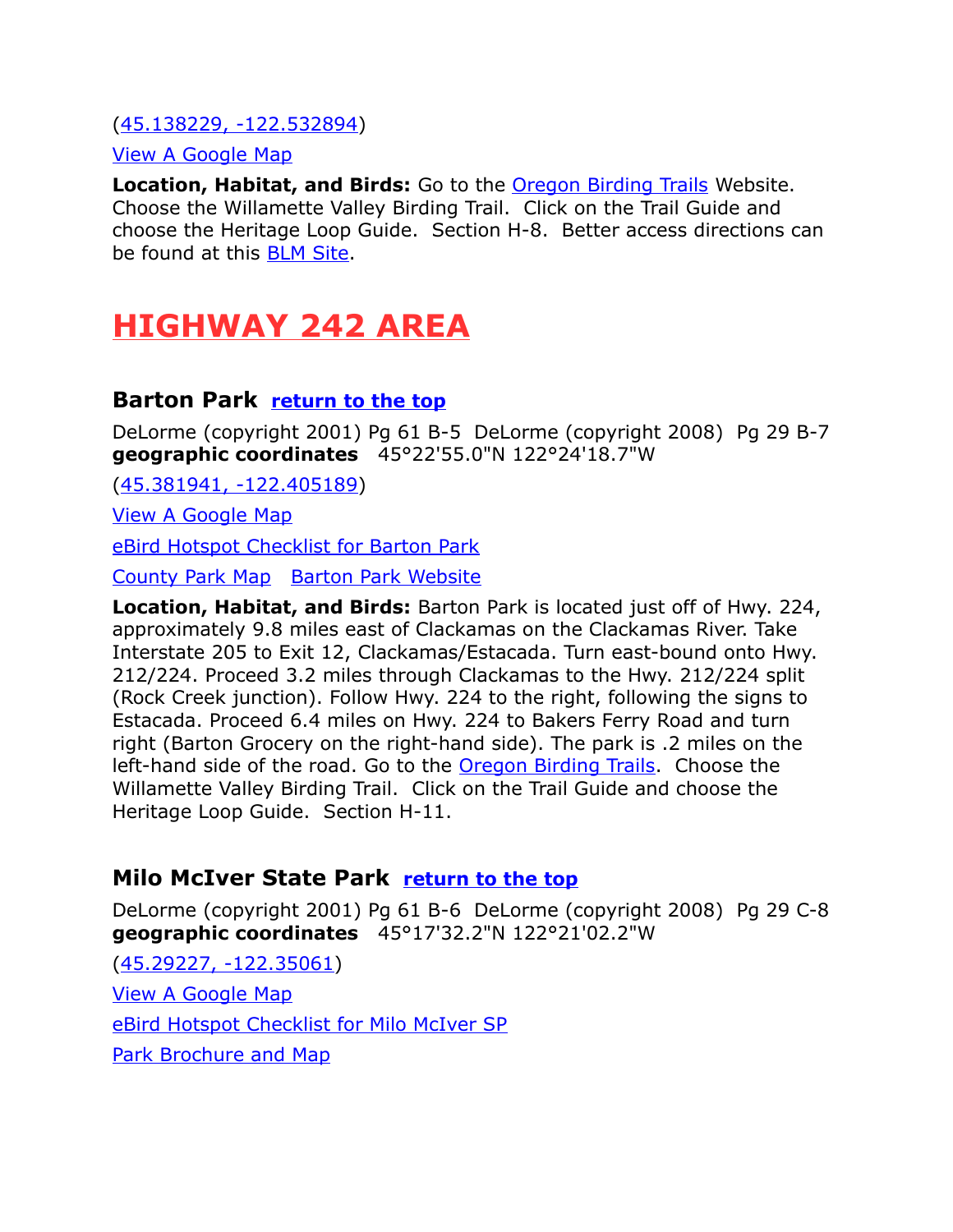**Location, Habitat, and Birds:** Go to the [Oregon Birding Trails](http://www.oregonbirdingtrails.org/) Website. Choose the Willamette Valley Birding Trail. Click on the Trail Guide and choose the Heritage Loop Guide. Section H-10.

### <span id="page-8-3"></span>**Faraday Lake [return to the top](#page-0-0)**

DeLorme (copyright 2001) Pg 60 B-8 DeLorme (copyright 2008) Pg 28 C-10 **geographic coordinates** 45°16'02.4"N 122°19'05.7"W

[\(45.267333, -122.318240\)](https://www.google.com/maps/place/45%C2%B016)

[View A Google Map](http://maps.google.com/maps/ms?hl=en&ie=UTF8&msa=0&msid=108036481085398338899.000468f5a742a7d84010d&ll=45.223161,-122.038879&spn=0.379653,1.054688&z=10)

**Location, Habitat, and Birds:** Go to the [Oregon Birding Trails](http://www.oregonbirdingtrails.org/) Website. Choose the Cascades Birding Trail. Click on the Trail Guide and choose the Mt Hood Loop Guide. Section 21.

### <span id="page-8-2"></span>**Promontory Park [return to the top](#page-0-0)**

DeLorme (copyright 2001) Pg 60 B-8 DeLorme (copyright 2008) Pg 28 C-10 **geographic coordinates** 45°13'19.9"N 122°14'36.6"W

[\(45.222208, -122.243502\)](https://www.google.com/maps/place/45%C2%B013)

[View A Google Map](http://maps.google.com/maps/ms?hl=en&ie=UTF8&msa=0&msid=108036481085398338899.000468f5a742a7d84010d&ll=45.223161,-122.038879&spn=0.379653,1.054688&z=10)

**Location, Habitat, and Birds:** Go to the [Oregon Birding Trails](http://www.oregonbirdingtrails.org/) Website. Choose the Cascades Birding Trail. Click on the Trail Guide and choose the Mt Hood Loop Guide. Section 22.

# <span id="page-8-1"></span>**Fish Creek Campground [return to the top](#page-0-0)**

DeLorme (copyright 2001) Pg 80 C-1 DeLorme (copyright 2008) Pg 00 C-10 **geographic coordinates** 45°09'40.1"N 122°09'02.8"W

[\(45.161146, -122.150763\)](https://www.google.com/maps/place/45%C2%B009)

[View A Google Map](http://maps.google.com/maps/ms?hl=en&ie=UTF8&msa=0&msid=108036481085398338899.000468f5a742a7d84010d&ll=45.223161,-122.038879&spn=0.379653,1.054688&z=10)

**Location, Habitat, and Birds:** Go to the [Oregon Birding Trails](http://www.oregonbirdingtrails.org/) Website. Choose the Cascades Birding Trail. Click on the Trail Guide and choose the Mt Hood Loop Guide. Section 23.

# <span id="page-8-0"></span>**Ripplebrook Ranger Station/Timber Lake [return to the top](#page-0-0)**

DeLorme (copyright 2001) Pg 60 B-8 DeLorme (copyright 2008) Pg 28 C-10 **geographic coordinates** 45°04'45.6"N 122°02'33.9"W

[\(45.079331, -122.042744\)](https://www.google.com/maps/place/45%C2%B004) [View A Google Map](http://maps.google.com/maps/ms?hl=en&ie=UTF8&msa=0&msid=108036481085398338899.000468f5a742a7d84010d&ll=45.223161,-122.038879&spn=0.379653,1.054688&z=10)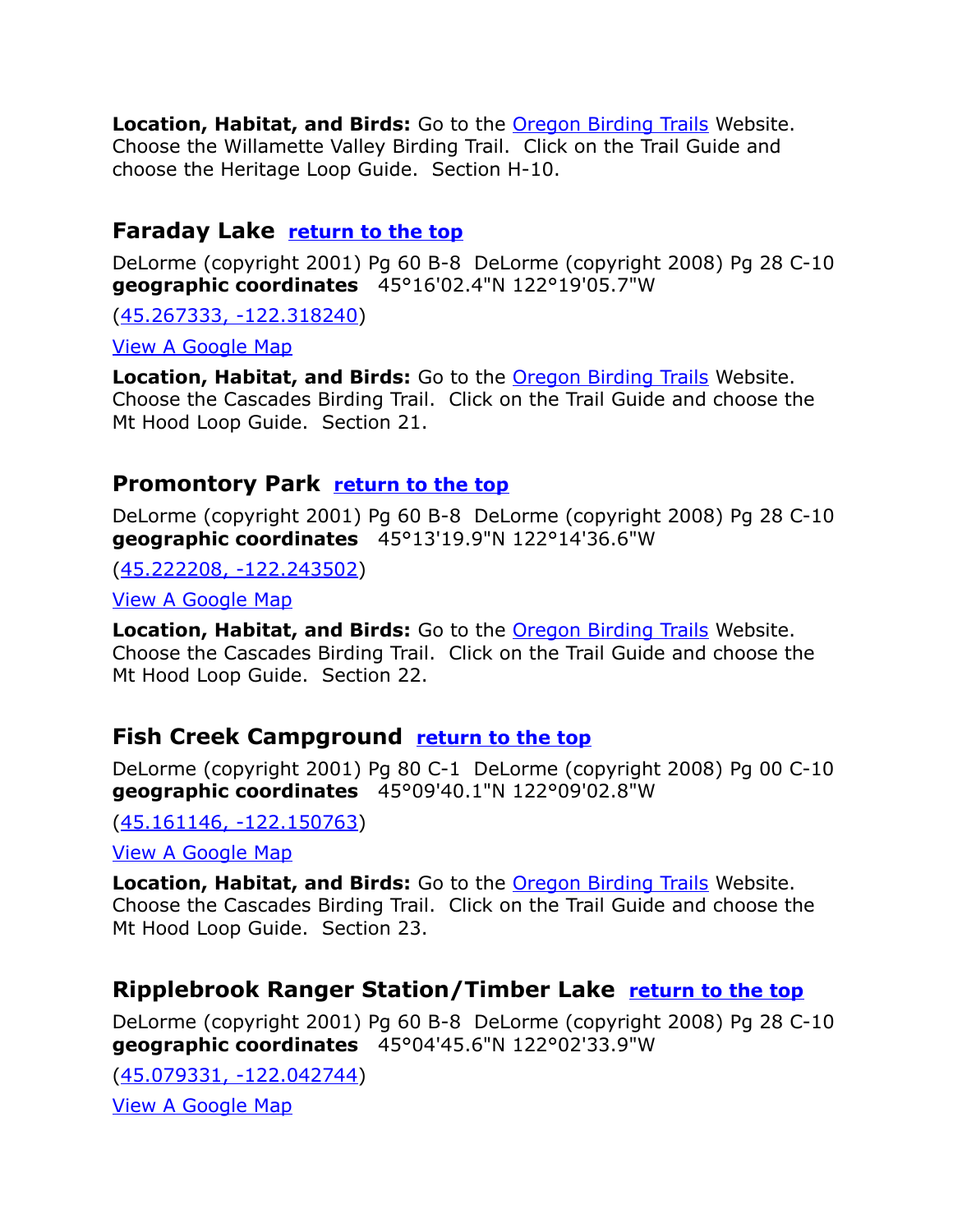[eBird Hotspot Checklist for Timber Lake](http://ebird.org/ebird/hotspot/L917200) (more ebird data needed for this location)

**Location, Habitat, and Birds:** Go to the **Oregon Birding Trails** Website. Choose the Cascades Birding Trail. Click on the Trail Guide and choose the Mt Hood Loop Guide. Section 24.

# <span id="page-9-2"></span>**CASCADE MOUNTAIN LOCATIONS**

### <span id="page-9-1"></span>**Lost Creek Campground/Nature Trail & Old Maid Flats [return to the top](#page-0-0)**

DeLorme (copyright 2001) Pg 80 C-1 DeLorme (copyright 2008) Pg 00 C-10 **geographic coordinates** 45°23'05.3"N 121°52'18.8"W

[\(45.384803, -121.871879\)](https://www.google.com/maps/place/45%C2%B023)

[View A Google Map](http://maps.google.com/maps/ms?hl=en&ie=UTF8&msa=0&msid=108036481085398338899.000468f5a742a7d84010d&ll=45.223161,-122.038879&spn=0.379653,1.054688&z=10)

**Location, Habitat, and Birds:** Go to the [Oregon Birding Trails](http://www.oregonbirdingtrails.org/) Website. Choose the Cascades Birding Trail. Click on the Trail Guide and choose the Mt Hood Loop Guide. Section 19.

# <span id="page-9-0"></span>**Wildcat Mountain [return to the top](#page-0-0)**

DeLorme (copyright 2001) Pg 61 B-8 DeLorme (copyright 2008) Pg 30 C-1 **geographic coordinates** 45°18'13.6"N 122°03'58.7"W

[\(45.303780, -122.066302\)](https://www.google.com/maps/place/45%C2%B018)

[View A Google Map](http://maps.google.com/maps/ms?hl=en&ie=UTF8&msa=0&ll=45.274065,-122.002602&spn=0.769262,2.113495&z=10&msid=108036481085398338899.00047f85246b1c5772cae)

[eBird Hotspot Checklist for Wildcat Mountain](http://ebird.org/ebird/hotspot/L2386288) (more ebird data needed for this location)

**Location, Habitat, and Birds:** From Hwy 26 in Sandy, travel 2.0 miles east and turn south on Firwood Rd. It's a major intersection with a yellow blinker and a sign. Follow Firwood Rd. for 3.6 miles and turn left on Wildcat Mtn. Rd. (beware that you'll need to turn right 0.8 miles from Hwy 26 in order to stay on Firwood) Follow this road 10 miles to the top, stopping at pastures, streams, clear-cuts, and any other attractive habitat. You will enter Mt. Hood National Forest 6.5 miles up, and be sure to take a right on NF 105 at 9.5 miles in order to reach a large gravel pit at 3500 ft. elevation, where you get a nice view of the Eagle Creek portion of the Salmon-Huckleberry Wilderness. From here, you have the option of following several poorly developed trails up another 600 ft. of elevation to the top of McIntyre Ridge.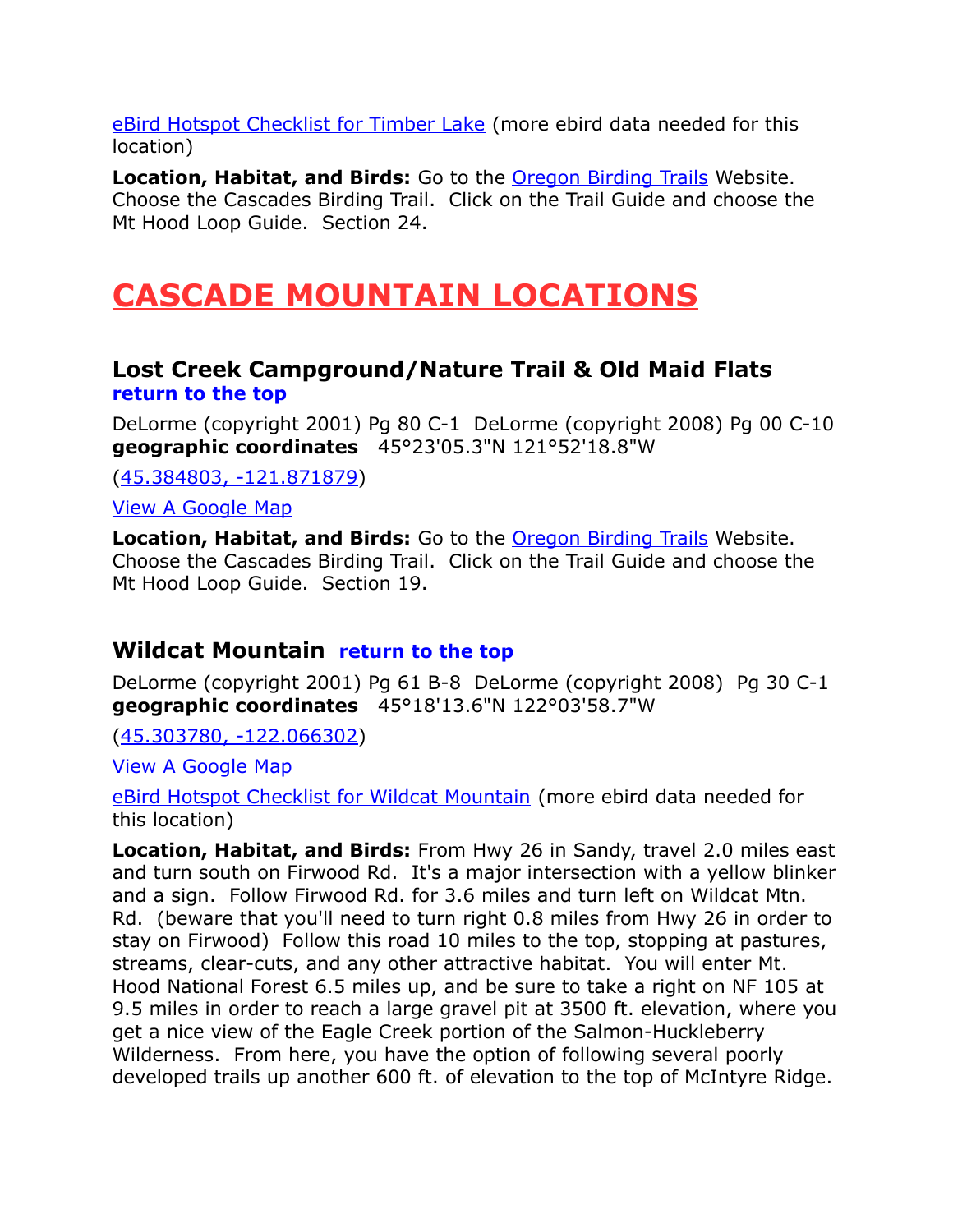The route is generally open during a much wider season than Larch Mtn. (It's at a lower elevation and out of the path of the Columbia River Gorge's cold east winds.). This route is an excellent way to access mountain species in Clackamas County. While not a winter route, in late spring, summer, and early fall, you will find virtually all of the county mountain species along this route. You will find extensive mixed conifer second-growth forest scattered among clear-cuts. Species you might encounter include Ruffed Grouse, Sooty Grouse, Mountain Quail, Cooper's Hawk, N. Goshawk, Band-tailed Pigeon, N. Pygmy Owl, N. Saw-whet Owl, Common Nighthawk, Vaux's Swift, Calliope Hummingbird, Red-breasted Sapsucker, Hairy Woodpecker, Pileated Woodpecker, Olive-sided Flycatcher, Hammond's Flycatcher, Dusky Flycatcher, "Western" Flycatcher, Cassin's Vireo, Steller's Jay, Tree Swallow, White-breasted Nuthatch, Red-breasted Nuthatch, Brown Creeper, Winter Wren, both kinglets, Western Bluebird, Swainson's Thrush, Hermit Thrush, Varied Thrush, 7 warbler species, Western Tanager, 8 sparrow species, Blackheaded Grosbeak, Lazuli Bunting, Brown-headed Cowbird, Cassin's Finch, Red Crossbill, Pine Siskin, American Goldfinch, and Evening Grosbeak.

# <span id="page-10-1"></span>**Wildwood Recreation Area [return to the top](#page-0-0)**

DeLorme (copyright 2001) Pg 80 C-1 DeLorme (copyright 2008) Pg 00 C-10 **geographic coordinates** 45°21'21.6"N 121°59'11.4"W

[\(45.355987, -121.986515\)](https://www.google.com/maps/place/45%C2%B021)

[View A Google Map](http://maps.google.com/maps/ms?hl=en&ie=UTF8&msa=0&msid=108036481085398338899.000468f5a742a7d84010d&ll=45.223161,-122.038879&spn=0.379653,1.054688&z=10)

[eBird Hotspot Checklist for Wildwood RA](http://ebird.org/ebird/hotspot/L741088)

**Location, Habitat, and Birds:** Go to the [Oregon Birding Trails](http://www.oregonbirdingtrails.org/) Website. Choose the Cascades Birding Trail. Click on the Trail Guide and choose the Mt Hood Loop Guide. Section 20.

# <span id="page-10-0"></span>**Timberline Lodge [return to the top](#page-0-0)**

DeLorme (copyright 2001) Pg 80 C-1 DeLorme (copyright 2008) Pg 00 C-10 **geographic coordinates** 45°19'50.7"N 121°42'40.6"W

[\(45.330761, -121.711289\)](https://www.google.com/maps/place/45%C2%B019)

[View A Google Map](http://maps.google.com/maps/ms?hl=en&ie=UTF8&msa=0&msid=108036481085398338899.000468f5a742a7d84010d&ll=45.223161,-122.038879&spn=0.379653,1.054688&z=10)

[eBird Hotspot Checklist for Timberline Lodge](http://ebird.org/ebird/hotspot/L670999)

[Timberline Lodge Website](http://www.timberlinelodge.com/)

**Location, Habitat, and Birds:** Go to the [Oregon Birding Trails](http://www.oregonbirdingtrails.org/) Website. Choose the Cascades Birding Trail. Click on the Trail Guide and choose the Mt Hood Loop Guide. Section 18.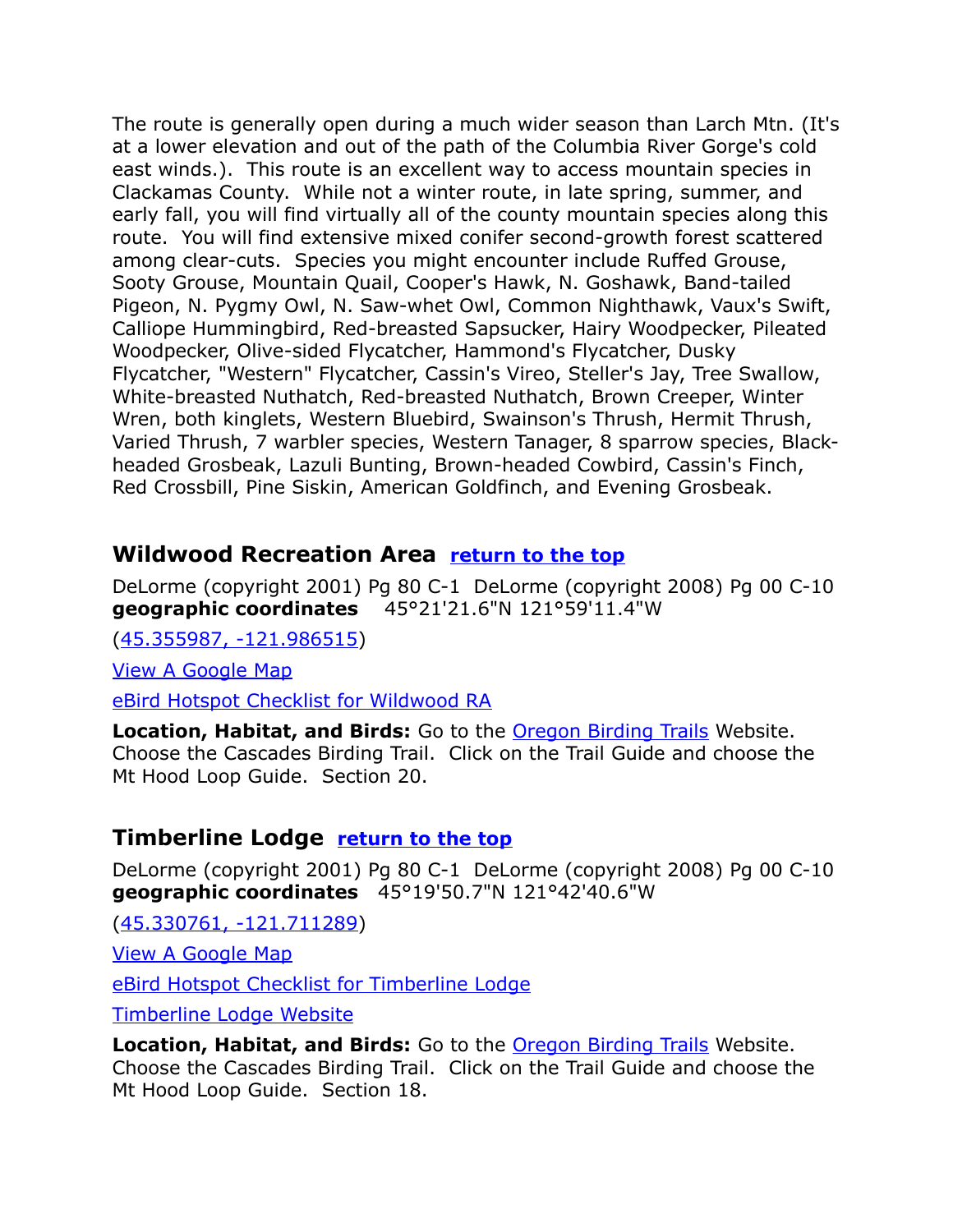**Location, Habitat, and Birds:** From Portland Airport - Airport Way to I-205 South › 205 South to I-84 East (The Dalles exit) I-84 East to exit 16 "Wood Village" Right at stop sign on to 238th Follow 238th (which becomes 242nd) to Burnside (approx. 3 mi.) Left on Burnside (U-Haul rentals on the corner) Burnside turns into Hwy 26 East at the Newport Bay restaurant Follow Hwy 26 East to the Timberline Road turn-off (about 40 mi.); pass through the towns of Sandy, Welches, and Rhododendron Turn left on the Timberline access road; follow the road to Timberline (6 mi.) Road dead-ends in the Timberline parking lot. Hotel guests proceed to upper parking lot in front of main lodge. Ski Area guests park in lower main parking lot near day lodge. From Hood River - Take OR-35 South, US 26W (toward Portland), Turn right on Timberline access road; follow the road to Timberline (6 miles). Road dead-ends in the Timberline parking lot. Hotel guests proceed to upper parking lot in front of main lodge. Ski Area guests park in lower main parking lot near day lodge. The birding here is typical of high cascades birding. The diversity is not particularly high but what you do find will satisfy. Check the snow fields for Gray-crowned Rosy-Finches. Clark's Nutcrackers and Gray Jays should greet you at the lodge. Red Crossbill flocks may have a stray White-winged Crossbill. Black-backed Woodpeckers are around and Dark-eyed Juncos nest in the area.

# <span id="page-11-1"></span>**Trillium Lake [return to the top](#page-0-0)**

DeLorme (copyright 2001) Pg 60 B-8 DeLorme (copyright 2008) Pg 28 C-10 **geographic coordinates** 45°16'02.2"N 121°44'19.0"W

[\(45.267284, -121.738600\)](https://www.google.com/maps/place/45%C2%B016)

[View A Google Map](http://maps.google.com/maps/ms?hl=en&ie=UTF8&msa=0&msid=108036481085398338899.000468f5a742a7d84010d&ll=45.223161,-122.038879&spn=0.379653,1.054688&z=10)

[eBird Hotspot Checklist for Trillium Lake](http://ebird.org/ebird/hotspot/L989543)

**Location, Habitat, and Birds:** Go to the [Oregon Birding Trails](http://www.oregonbirdingtrails.org/) Website. Choose the Cascades Birding Trail. Click on the Trail Guide and choose the Mt Hood Loop Guide. Section 17.

# <span id="page-11-0"></span>**Little Crater Lake [return to the top](#page-0-0)**

DeLorme (copyright 2001) Pg 60 B-8 DeLorme (copyright 2008) Pg 28 C-10

**geographic coordinates** 45°08'52.4"N 121°44'51.9"W

[\(45.147889, -121.747748\)](https://www.google.com/maps/place/45%C2%B008)

[View A Google Map](http://maps.google.com/maps/ms?hl=en&ie=UTF8&msa=0&msid=108036481085398338899.000468f5a742a7d84010d&ll=45.223161,-122.038879&spn=0.379653,1.054688&z=10)

[eBird Hotspot Checklist for Little Crater Lake](http://ebird.org/ebird/hotspot/L1232973)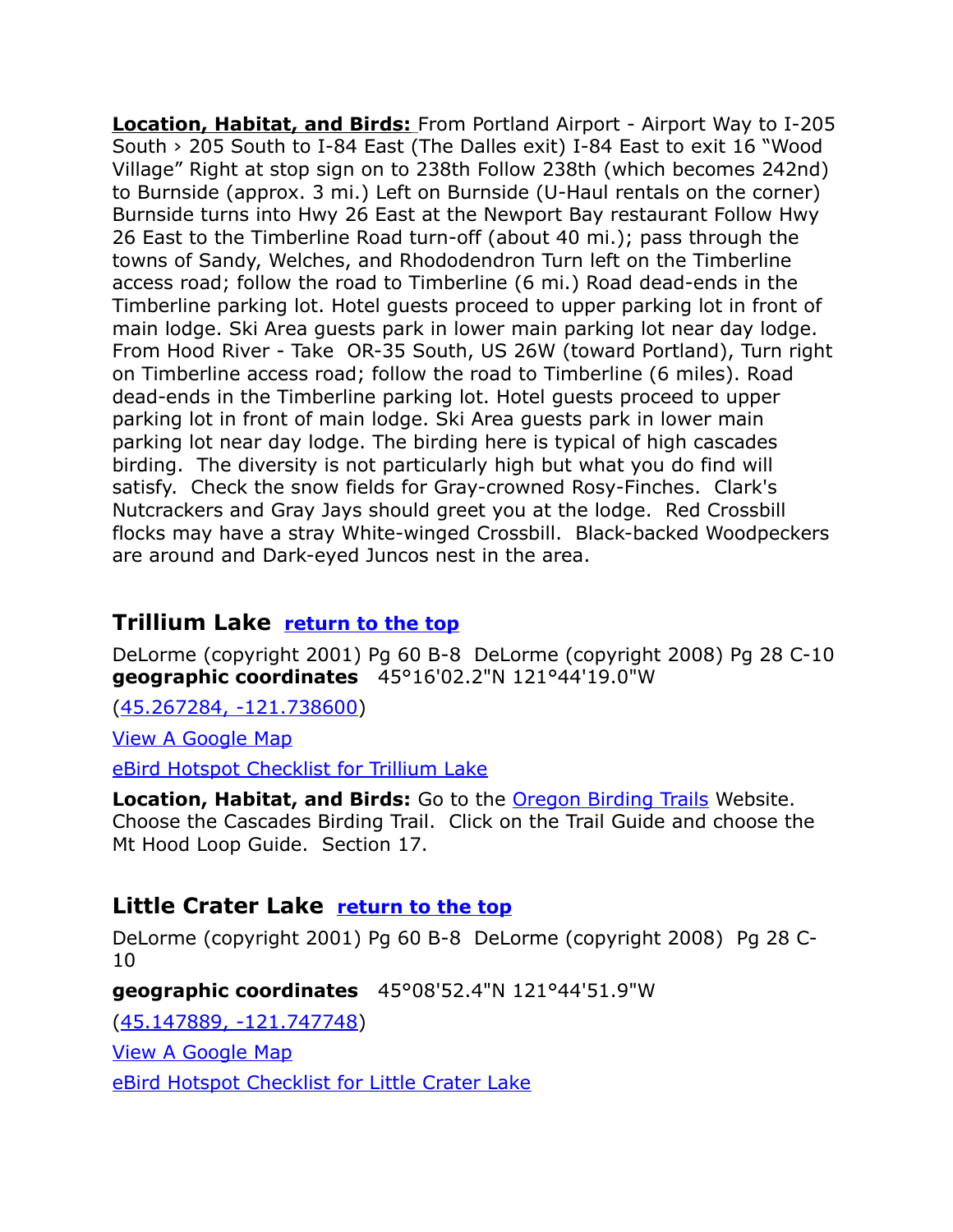**Location, Habitat, and Birds:** Go to the [Oregon Birding Trails](http://www.oregonbirdingtrails.org/) Website. Choose the Cascades Birding Trail. Click on the Trail Guide and choose the Mt Hood Loop Guide. Section 27.

# <span id="page-12-3"></span>**High Rock Springs [return to the top](#page-0-0)**

DeLorme (copyright 2001) Pg 80 C-1 DeLorme (copyright 2008) Pg 00 C-10 **geographic coordinates** 45 45°08'45.2"N 121°53'02.8"W

[\(45.1459, -121.88412\)](https://www.google.com/maps/place/45%C2%B008)

[View A Google Map](http://maps.google.com/maps/ms?hl=en&ie=UTF8&msa=0&msid=108036481085398338899.000468f5a742a7d84010d&ll=45.223161,-122.038879&spn=0.379653,1.054688&z=10)

**Location, Habitat, and Birds:** Go to the [Oregon Birding Trails](http://www.oregonbirdingtrails.org/) Website. Choose the Cascades Birding Trail. Click on the Trail Guide and choose the Mt Hood Loop Guide. Section 25.

# <span id="page-12-2"></span>**Abbott Burn [return to the top](#page-0-0)**

DeLorme (copyright 2001) Pg 60 B-8 DeLorme (copyright 2008) Pg 28 C-10 **geographic coordinates** 45°09'16.4"N 121°50'53.0"W

[\(45.154557, -121.848069\)](https://www.google.com/maps/place/45%C2%B009)

[View A Google Map](http://maps.google.com/maps/ms?hl=en&ie=UTF8&msa=0&msid=108036481085398338899.000468f5a742a7d84010d&ll=45.223161,-122.038879&spn=0.379653,1.054688&z=10)

**Location, Habitat, and Birds:** Go to the [Oregon Birding Trails](http://www.oregonbirdingtrails.org/) Website. Choose the Cascades Birding Trail. Click on the Trail Guide and choose the Mt Hood Loop Guide. Section 26.

# <span id="page-12-0"></span>**Timothy Lake [return to the top](#page-0-0)**

DeLorme (copyright 2001) Pg 80 C-1 DeLorme (copyright 2008) Pg 00 C-10 **geographic coordinates** 45°06'48.7"N 121°48'08.7"W

[\(45.113531, -121.802421\)](https://www.google.com/maps/place/45%C2%B006)

[View A Google Map](http://maps.google.com/maps/ms?hl=en&ie=UTF8&msa=0&msid=108036481085398338899.000468f5a742a7d84010d&ll=45.223161,-122.038879&spn=0.379653,1.054688&z=10)

[eBird Hotspot Checklist for Timothy Lake](http://ebird.org/ebird/hotspot/L856386)

**Location, Habitat, and Birds:** Go to the [Oregon Birding Trails](http://www.oregonbirdingtrails.org/) Website. Choose the Cascades Birding Trail. Click on the Trail Guide and choose the Mt Hood Loop Guide. Section 28.

# <span id="page-12-1"></span>**Clackamas Lake Ranger Station [return to the top](#page-0-0)**

DeLorme (copyright 2001) Pg 60 B-8 DeLorme (copyright 2008) Pg 28 C-10 **geographic coordinates** 45°05'58.8"N 121°44'58.6"W